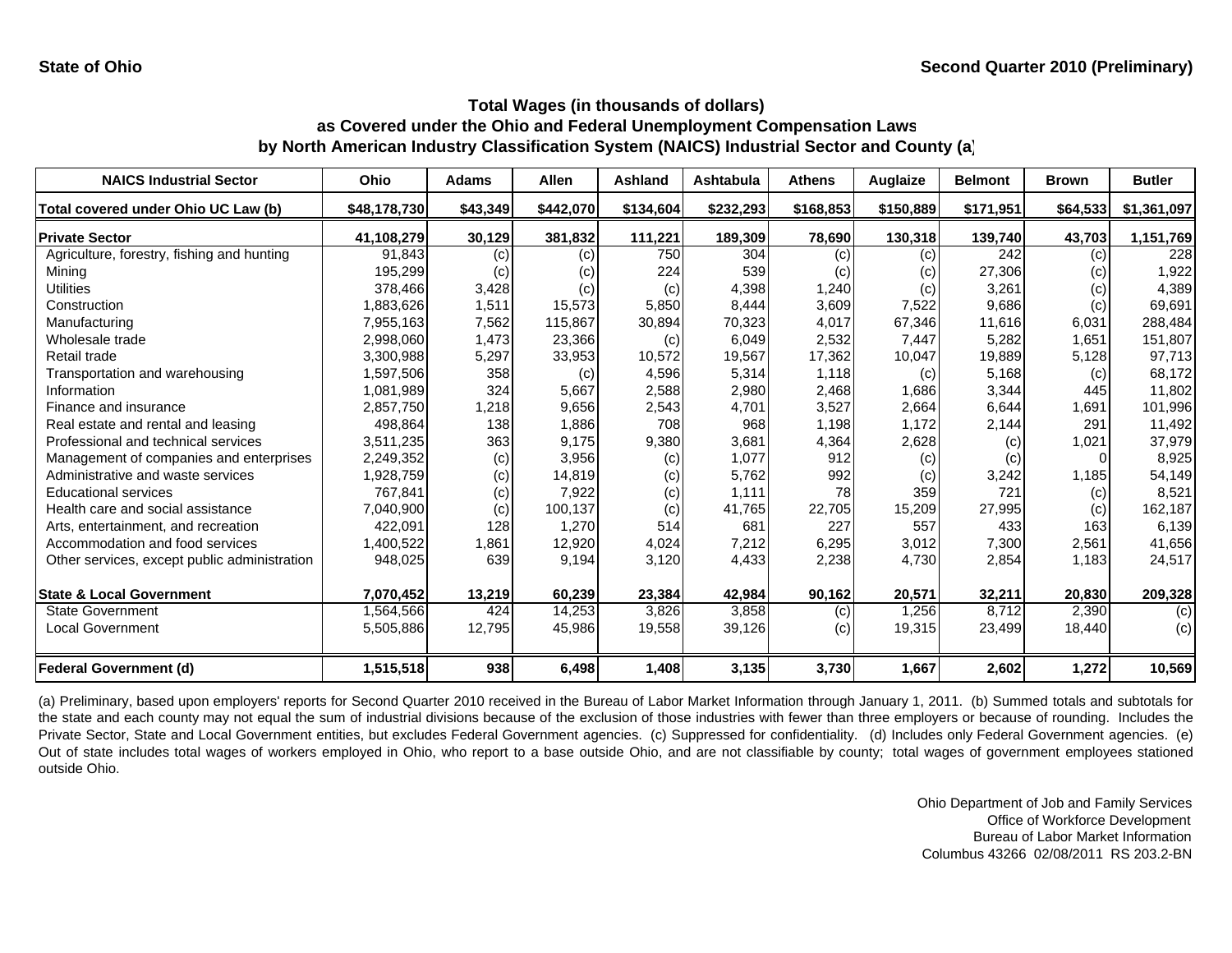| <b>NAICS Industrial Sector</b>               | Carroll  | Champaign | <b>Clark</b> | <b>Clermont</b> | <b>Clinton</b> | Columbiana | <b>Coshocton</b> | Crawford | Cuyahoga    | <b>Darke</b> |
|----------------------------------------------|----------|-----------|--------------|-----------------|----------------|------------|------------------|----------|-------------|--------------|
| Total covered under Ohio UC Law (b)          | \$39,532 | \$75,851  | \$378,799    | \$466,086       | \$158,167      | \$210,384  | \$86,601         | \$98,961 | \$7,550,407 | \$130,599    |
| <b>Private Sector</b>                        | 31,407   | 58,582    | 318,575      | 390,837         | 126,428        | 170,929    | 73,482           | 81,543   | 6,574,646   | 111,069      |
| Agriculture, forestry, fishing and hunting   | 149      | (c)       | 3,682        | (c)             | (c)            | 498        | 395              | (c)      | 1.639       | (c)          |
| Mining                                       | 1,047    | (c)       | 563          | (c)             | (c)            | 2,395      | 2,299            | (c)      | 4,568       | (c)          |
| Utilities                                    | 608      | (c)       | (c)          | 11,020          | (c)            | 2,110      | 8,063            | 462      | 26,372      | 733          |
| Construction                                 | 1,459    | 1,762     | 9,010        | 22,995          | 2,010          | 7,102      | 1,789            | 2,778    | 237,340     | 6,920        |
| Manufacturing                                | 11,984   | 27,524    | 71,464       | 54,334          | 39,229         | 47,085     | 26,795           | 31,733   | 921,138     | 38,352       |
| Wholesale trade                              | 710      | 2,865     | (c)          | 30,463          | (c)            | 8,805      | 1,339            | 4,805    | 522,444     | 6,048        |
| Retail trade                                 | 4,691    | 5,771     | 31,318       | 57,205          | 9,111          | 22,387     | 6,184            | 7,895    | 379,418     | 10,063       |
| Transportation and warehousing               | 2,095    | (c)       | 24,374       | 17,074          | 32,428         | 8,743      | 2,186            | 1,257    | 209,286     | 9,152        |
| Information                                  | 292      | 896       | 2,705        | 23,599          | 2,888          | 1,398      | 629              | 440      | 222,320     | 790          |
| Finance and insurance                        | 493      | 1,875     | 20,224       | 43,286          | 6,498          | 5,203      | 1,901            | 6,056    | 650,331     | 5,469        |
| Real estate and rental and leasing           | 212      | 433       | 3,058        | 6.374           | 1,020          | 976        | 429              | 407      | 120.473     | 663          |
| Professional and technical services          | 571      | 2,874     | 9,944        | 22,269          | 1,937          | 3,474      | (c)              | 2,982    | 663,831     | 5,144        |
| Management of companies and enterprises      | n        | (c)       | 13,935       | 5.447           | 2,723          | 1,512      | (c)              | (c)      | 368,211     | (c)          |
| Administrative and waste services            | 436      | (c)       | 9,093        | 15,132          | 2,325          | 7,120      | 3,590            | (c)      | 295,569     | (c)          |
| <b>Educational services</b>                  | (c)      | (c)       | 7,818        | 3,021           | (c)            | 2,035      | (c)              | (c)      | 185,878     | 244          |
| Health care and social assistance            | (c)      | (c)       | 61,995       | 45,525          | (c)            | 37,706     | (c)              | (c)      | 1,298,411   | 16,248       |
| Arts, entertainment, and recreation          | 216      | 413       | 1,405        | 3,228           | 245            | 795        | 423              | 194      | 138.805     | 656          |
| Accommodation and food services              | 1,169    | 2,440     | 14.716       | 20,032          | 3,539          | 6,316      | 1,847            | 2,807    | 185,597     | 2,677        |
| Other services, except public administration | 948      | 1,005     | 12,997       | 9,522           | 1,512          | 5,272      | 1,415            | 1,359    | 143,013     | 2,016        |
| <b>State &amp; Local Government</b>          | 8,125    | 17,269    | 60,224       | 75,249          | 31,739         | 39,455     | 13,119           | 17,418   | 975,761     | 19,531       |
| <b>State Government</b>                      | 338      | 651       | 2,705        | 6,013           | 2,109          | 4,572      | 531              | 1,706    | 65,167      | 429          |
| <b>Local Government</b>                      | 7,787    | 16,618    | 57,519       | 69,236          | 29,630         | 34,883     | 12,588           | 15,712   | 910,594     | 19,102       |
| <b>Federal Government (d)</b>                | 603      | 1,002     | 11,580       | 5,361           | 2,456          | 11,274     | 1,283            | 1,235    | 329,868     | 1,447        |

(a) Preliminary, based upon employers' reports for Second Quarter 2010 received in the Bureau of Labor Market Information through January 1, 2011. (b) Summed totals and subtotals for the state and each county may not equal the sum of industrial divisions because of the exclusion of those industries with fewer than three employers or because of rounding. Includes the Private Sector, State and Local Government entities, but excludes Federal Government agencies. (c) Suppressed for confidentiality. (d) Includes only Federal Government agencies. (e) Out of state includes total wages of workers employed in Ohio, who report to <sup>a</sup> base outside Ohio, and are not classifiable by county; total wages of government employees stationed outside Ohio.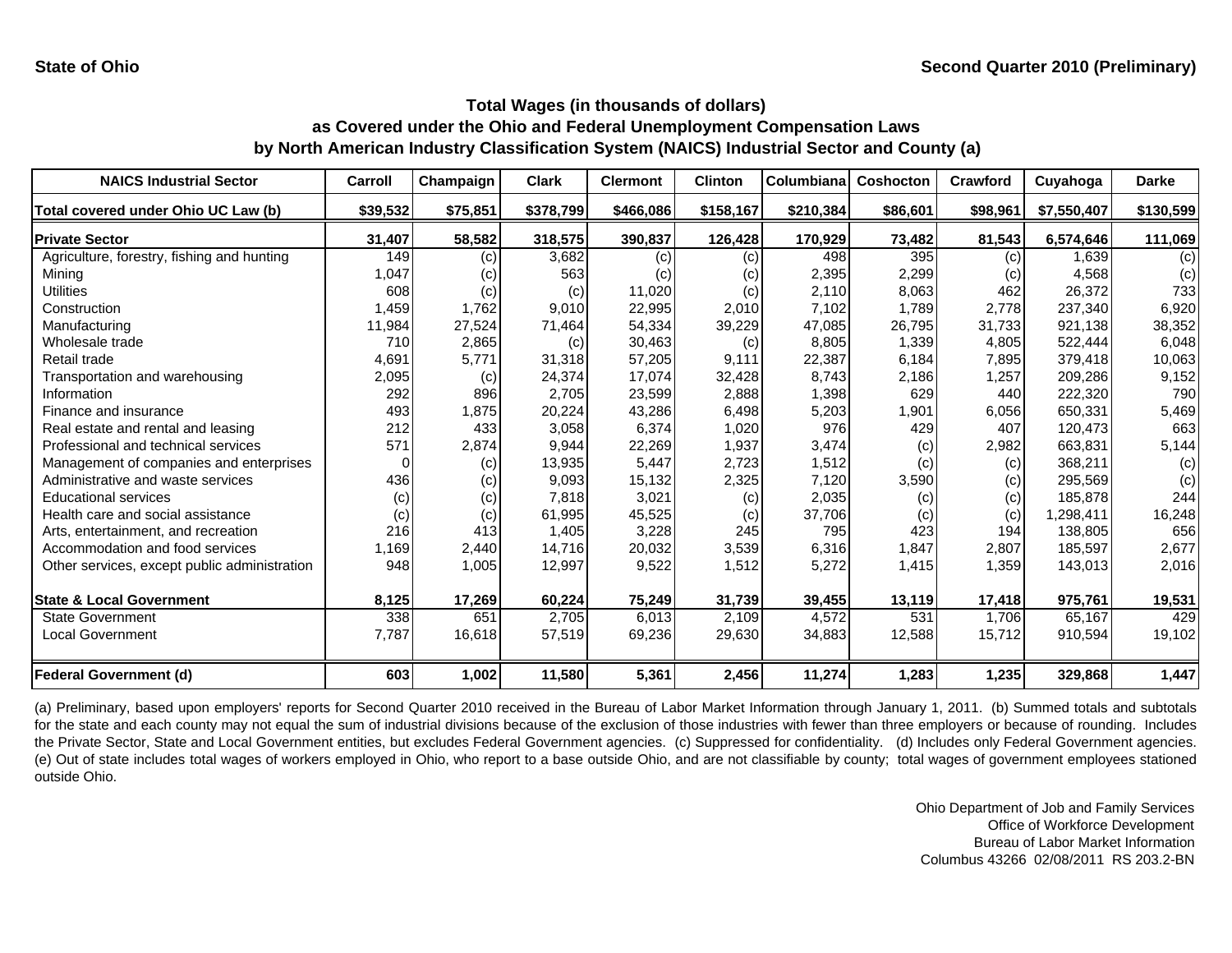| <b>NAICS Industrial Sector</b>               | <b>Defiance</b> | <b>Delaware</b> | Erie      | <b>Fairfield</b> | <b>Fayette</b> | <b>Franklin</b> | <b>Fulton</b> | <b>Gallia</b> | Geauga    | Greene    |
|----------------------------------------------|-----------------|-----------------|-----------|------------------|----------------|-----------------|---------------|---------------|-----------|-----------|
| Total covered under Ohio UC Law (b)          | \$133,481       | \$794,878       | \$294,907 | \$307,915        | \$77,127       | \$6,892,783     | \$142,954     | \$98,940      | \$281,552 | \$523,203 |
| <b>Private Sector</b>                        | 115,038         | 713,343         | 244,422   | 244,233          | 62,205         | 5,709,361       | 120,755       | 82,774        | 243,022   | 417,626   |
| Agriculture, forestry, fishing and hunting   | 300             | (c)             | (c)       | 260              | 270            | 2,809           | 1,519         | (c)           | (c)       | (c)       |
| Mining                                       |                 | (c)             | (c)       | 440              |                | 3,321           |               | (c)           | (c)       | (c)       |
| Utilities                                    | 202             | 2,364           | (c)       | 2,908            | (c)            | 50,891          | (c)           | 17,565        | (c)       | (c)       |
| Construction                                 | 3,734           | 25,726          | 9,790     | 14,431           | 2.114          | 225,769         | 7,158         | 4,419         | 17,376    | 14,945    |
| Manufacturing                                | 51,782          | 70,241          | 70,393    | 49,773           | 16,595         | 439,062         | 62,066        | 6,232         | 82.696    | 40,836    |
| Wholesale trade                              | 4,781           | 33,352          | 14,277    | 9,007            | (c)            | 376,532         | 8,253         | 1,014         | 20,081    | 15,049    |
| Retail trade                                 | 12,598          | 60,171          | 22,926    | 33,214           | 11,139         | 455,484         | 8,020         | 7,775         | 24,434    | 50,612    |
| Transportation and warehousing               | 3,326           | 45,340          | (c)       | 4,682            | 9,553          | 353,318         | (c)           | 2,944         | (c)       | (c)       |
| Information                                  | 2,729           | 14,503          | 3,104     | 2,502            | 453            | 219,288         | 764           | 728           | 1,462     | 18,379    |
| Finance and insurance                        | 6,080           | 78,159          | 6,964     | 7,084            | 3,112          | 630,553         | 2,822         | 3,264         | 8,604     | 13,339    |
| Real estate and rental and leasing           | 421             | 6,501           | 1,499     | 2,543            | 461            | 95,852          | 573           | 383           | 1,884     | 3,229     |
| Professional and technical services          | 1,774           | 232,879         | 6,892     | 9,746            | (c)            | 675,056         | (c)           | (c)           | 10,898    | 139,042   |
| Management of companies and enterprises      | 1,107           | 9,017           | 1,572     | 3,610            | (c)            | 428,005         | (c)           | (c)           | 2,977     | 3,356     |
| Administrative and waste services            | 1,767           | 22,621          | 5,836     | 20,551           | 1,038          | 358,659         | 2,505         | 1,059         | 12,678    | 16,365    |
| <b>Educational services</b>                  | 1,865           | 9,182           | 1,303     | 1,721            | (c)            | 112,765         | (c)           | 3,167         | 4,170     | 13,145    |
| Health care and social assistance            | 16,244          | 47,443          | 48,515    | 57,310           | (c)            | 863,374         | (c)           | 28,498        | 32,091    | 46,416    |
| Arts, entertainment, and recreation          | 261             | 10,595          | 16,538    | 1,504            | 416            | 37,998          | 1,100         | 121           | 2.137     | 2,066     |
| Accommodation and food services              | 3,500           | 30,967          | 19,246    | 14.790           | 3,341          | 214,679         | 2,675         | 2,947         | 6,533     | 23,693    |
| Other services, except public administration | 2,567           | 11,702          | 4,027     | 8,158            | 776            | 165,945         | 1,437         | 1,853         | 7,688     | 6,819     |
| <b>State &amp; Local Government</b>          | 18,444          | 81,535          | 50,485    | 63,683           | 14,922         | 1,183,422       | 22,200        | 16,167        | 38,530    | 105,577   |
| <b>State Government</b>                      | 1,013           | 9,413           | 11,196    | 8,424            | 505            | 574,759         | 2,037         | (c)           | 2,749     | (c)       |
| <b>Local Government</b>                      | 17,431          | 72,122          | 39,289    | 55,259           | 14,417         | 608,663         | 20,163        | (c)           | 35,781    | (c)       |
| <b>Federal Government (d)</b>                | 1,376           | 3,873           | 5,645     | 4,315            | 808            | 246,884         | 1,306         | 1,169         | 2,244     | 289,017   |

(a) Preliminary, based upon employers' reports for Second Quarter 2010 received in the Bureau of Labor Market Information through January 1, 2011. (b) Summed totals and subtotals for the state and each county may not equal the sum of industrial divisions because of the exclusion of those industries with fewer than three employers or because of rounding. Includes the Private Sector, State and Local Government entities, but excludes Federal Government agencies. (c) Suppressed for confidentiality. (d) Includes only Federal Government agencies. (e) Out of state includes total wages of workers employed in Ohio, who report to <sup>a</sup> base outside Ohio, and are not classifiable by county; total wages of government employees stationed outside Ohio.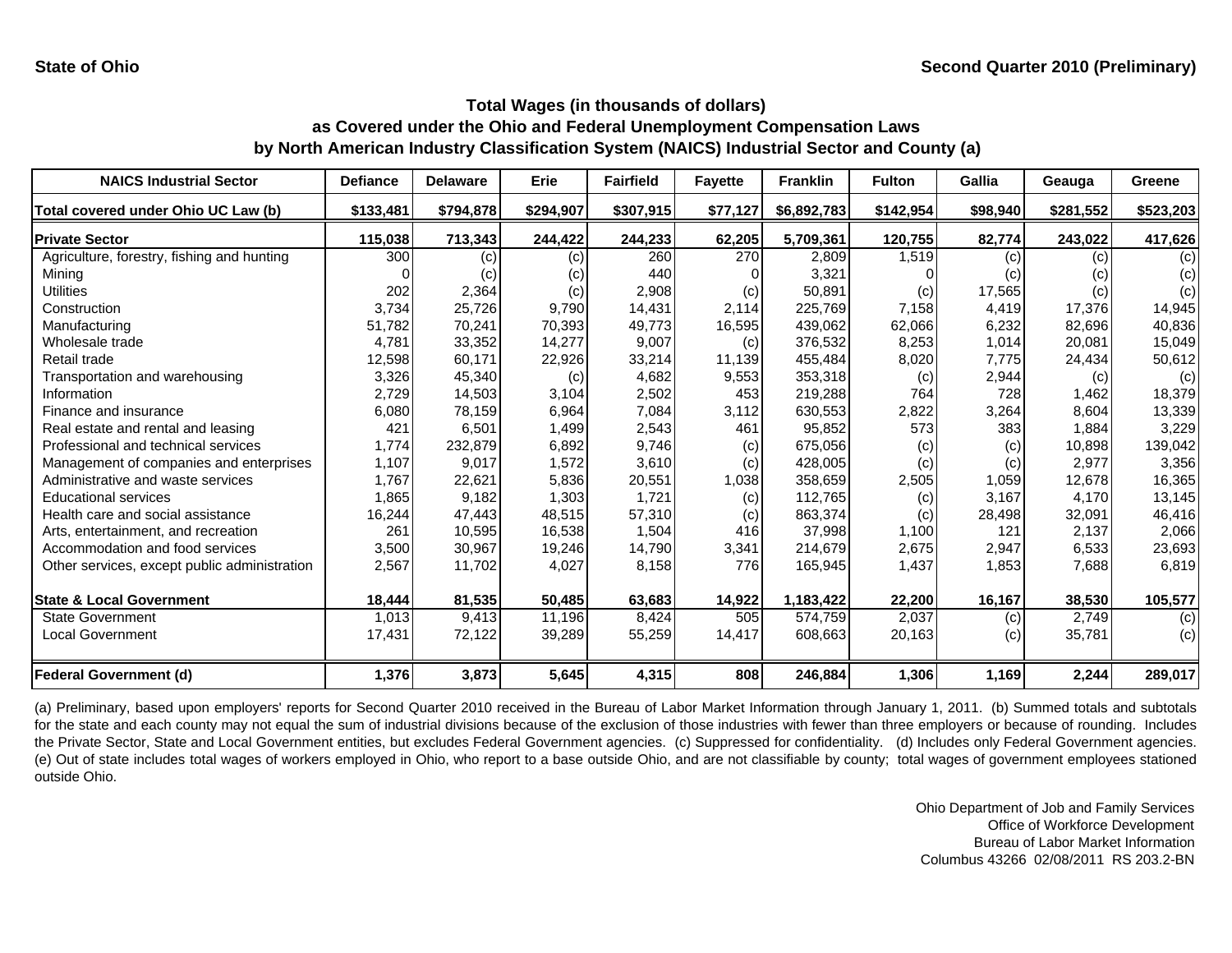| <b>NAICS Industrial Sector</b>               | <b>Guernsey</b>   | <b>Hamilton</b> | <b>Hancock</b> | <b>Hardin</b> | <b>Harrison</b> | Henry    | <b>Highland</b> | <b>Hocking</b> | <b>Holmes</b> | <b>Huron</b> |
|----------------------------------------------|-------------------|-----------------|----------------|---------------|-----------------|----------|-----------------|----------------|---------------|--------------|
| Total covered under Ohio UC Law (b)          | \$105,984         | \$5,646,936     | \$404,818      | \$62,668      | \$23,773        | \$89,577 | \$73,748        | \$49,147       | \$116,701     | \$172,457    |
| <b>Private Sector</b>                        | 86,624            | 5,146,824       | 372,922        | 50,480        | 18,476          | 71,327   | 51,596          | 31,463         | 102,848       | 149,776      |
| Agriculture, forestry, fishing and hunting   | $\left( c\right)$ | 1.163           | 276            | 1,088         | 121             | (c)      | 192             | 147            | 1.189         | 2,401        |
| Mining                                       | (c)               | 2,786           | (c)            |               | 5,419           | (c)      | 426             | 865            | 1,011         | n            |
| <b>Utilities</b>                             | 921               | 24,361          | 1,162          | 735           | (c)             | (c)      | 934             | 76             | (c)           | (c)          |
| Construction                                 | 4,754             | 213,930         | (c)            | 826           | 486             | 4,996    | 2,512           | 2,569          | 13.170        | 16,726       |
| Manufacturing                                | 27,228            | 715,035         | 114,674        | 18,372        | 4,090           | 33,347   | 15,456          | 9,040          | 44.050        | 57,841       |
| Wholesale trade                              | 2,419             | 377,165         | 13,108         | 2,982         | 1,174           | (c)      | 1,433           | 781            | 4,522         | (c)          |
| Retail trade                                 | 9,641             | 284,144         | 28,495         | 4,614         | 1,211           | 6,890    | 8,055           | 4,285          | 9,901         | 10,448       |
| Transportation and warehousing               | 2,696             | 99,851          | 23,465         | 1,618         | (c)             | 5,918    | 1,343           | 355            | (c)           | 10,189       |
| Information                                  | 753               | 129,761         | 3,833          | 447           | (c)             | 991      | 2,197           | 382            | 667           | 2,284        |
| Finance and insurance                        | 2,049             | 414,205         | 6,259          | 1,645         | (c)             | 2,659    | 3,249           | 1,345          | 3,333         | 3,748        |
| Real estate and rental and leasing           | 500               | 66,484          | 2,746          | 331           | (c)             | 555      | 363             | 398            | 220           | 692          |
| Professional and technical services          | 5,378             | 553,783         | 14,432         | 706           | 275             | 795      | (c)             | 713            | (c)           | 3,363        |
| Management of companies and enterprises      | 1,022             | 704,295         | 9,561          | O             | (c)             | $\Omega$ | (c)             | $\Omega$       | (c)           | 629          |
| Administrative and waste services            | 1,495             | 226,023         | 12,941         | 437           | 42              | 447      | 1,046           | 929            | 6,919         | 1,455        |
| <b>Educational services</b>                  | 173               | 89,798          | 9,775          | (c)           | (c)             | 248      | (c)             | 173            | (c)           | (c)          |
| Health care and social assistance            | 18,770            | 906,639         | 42,070         | (c)           | (c)             | 8,352    | (c)             | 5,051          | (c)           | (c)          |
| Arts, entertainment, and recreation          | 203               | 86,119          | 907            | 164           | 145             | 52       | 164             | 219            | 219           | 558          |
| Accommodation and food services              | 4,679             | 140,232         | 10,687         | 2,891         | 482             | 1,313    | 2,229           | 3,044          | 3,397         | 4,276        |
| Other services, except public administration | 1,829             | 111,052         | 6,272          | 810           | 264             | 1,441    | 1,035           | 1,092          | 1,311         | 2,864        |
| <b>State &amp; Local Government</b>          | 19,360            | 500,112         | 31,897         | 12,188        | 5,297           | 18,250   | 22,153          | 17,684         | 13,852        | 22,681       |
| <b>State Government</b>                      | 5,567             | (c)             | 2,531          | 355           | 531             | 469      | 1.107           | 4,406          | 419           | 860          |
| Local Government                             | 13,793            | (c)             | 29,366         | 11,833        | 4,766           | 17,781   | 21,046          | 13,278         | 13,433        | 21,821       |
| <b>Federal Government (d)</b>                | 1,728             | 182,756         | 2,529          | 958           | 724             | 988      | 1,535           | 671            | 956           | 1,826        |

(a) Preliminary, based upon employers' reports for Second Quarter 2010 received in the Bureau of Labor Market Information through January 1, 2011. (b) Summed totals and subtotals for the state and each county may not equal the sum of industrial divisions because of the exclusion of those industries with fewer than three employers or because of rounding. Includes the Private Sector, State and Local Government entities, but excludes Federal Government agencies. (c) Suppressed for confidentiality. (d) Includes only Federal Government agencies. (e) Out of state includes total wages of workers employed in Ohio, who report to <sup>a</sup> base outside Ohio, and are not classifiable by county; total wages of government employees stationed outside Ohio.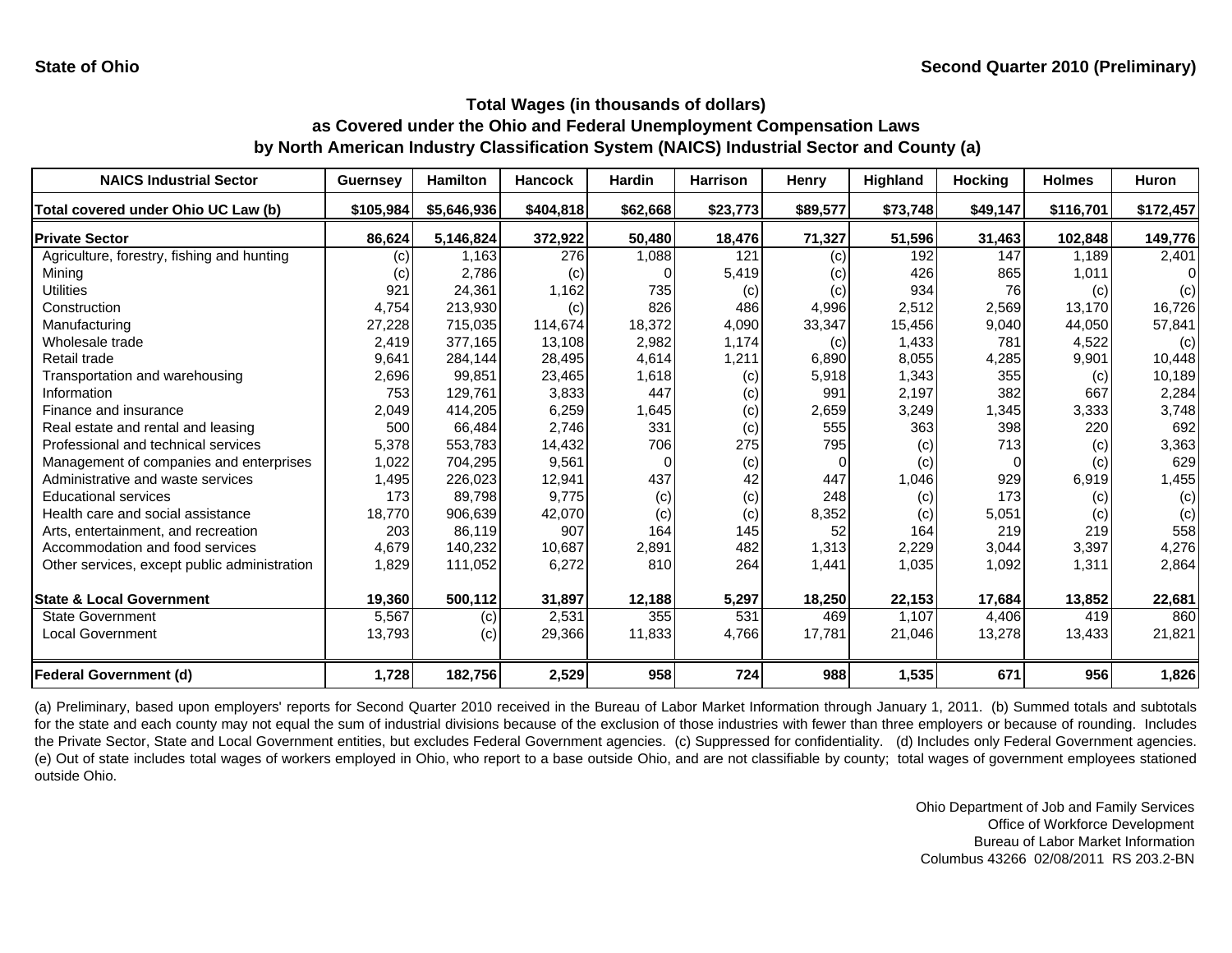| <b>NAICS Industrial Sector</b>               | <b>Jackson</b> | <b>Jefferson</b> | <b>Knox</b> | Lake      | Lawrence | Lickina   | Logan     | Lorain    | Lucas       | <b>Madison</b> |
|----------------------------------------------|----------------|------------------|-------------|-----------|----------|-----------|-----------|-----------|-------------|----------------|
| Total covered under Ohio UC Law (b)          | \$79,490       | \$179,780        | \$158,225   | \$867,410 | \$85,730 | \$426,396 | \$168,049 | \$805,519 | \$1,881,826 | \$117,284      |
| <b>Private Sector</b>                        | 65,741         | 152,932          | 133,968     | 738,929   | 60,483   | 346,767   | 148,132   | 659,472   | 1,581,304   | 85,937         |
| Agriculture, forestry, fishing and hunting   | 562            | (c)              | 291         | 7,952     | (c)      | 2,531     | 602       | 7,840     | 2,438       | 886            |
| Mining                                       | 2,357          | (c)              | 897         | 3,253     | (c)      | 1,213     | 899       | 143       | 1,804       |                |
| Utilities                                    | (c)            | 20,011           | 572         | 28,744    | 1,205    | 2,850     | 494       | 5,526     | 9,320       | (c)            |
| Construction                                 | 4,170          | 11,905           | 5,730       | 41,497    | 7,043    | 23,848    | 4,592     | 33,647    | 93,192      | 2,926          |
| Manufacturing                                | 26,125         | 18,413           | 54,565      | 247,517   | (c)      | 63,978    | 74,820    | 208,200   | 280,075     | 29,083         |
| Wholesale trade                              | 1,285          | 5,718            | 3,649       | 47,268    | 1,541    | 16,709    | 3,877     | 31,238    | 75.780      | (c)            |
| Retail trade                                 | 7,422          | 15,255           | 11,533      | 73,272    | 10,899   | 40,853    | 9.173     | 70.702    | 144,113     | 11,004         |
| Transportation and warehousing               | (c)            | 11,098           | 1,003       | 7,437     | 6,500    | 19,437    | 12,997    | 14,578    | 59,805      | 11,289         |
| Information                                  | 622            | 4,554            | 2,777       | 9,970     | 876      | 4,650     | 779       | 6,919     | 29,543      | 549            |
| Finance and insurance                        | 2,185          | 2,996            | 3,340       | 19,861    | 2,007    | 29,283    | 2,468     | 19,575    | 77,572      | 1,241          |
| Real estate and rental and leasing           | 337            | 1,695            | 666         | 6,147     | 405      | 3,304     | 1,061     | 5,704     | 16,479      | 433            |
| Professional and technical services          | 655            | 2,872            | 2,586       | 34,876    | 1,542    | 21,715    | 6,133     | 25,728    | 116,232     | 7,980          |
| Management of companies and enterprises      | 352            | 694              | 893         | 28,039    | 1,039    | 12,168    | 1.176     | 16.544    | 71,355      | 227            |
| Administrative and waste services            | 2,866          | 5,738            | 2,755       | 30.796    | 2,671    | 14,853    | 6,028     | 30.426    | 75,071      | 3,136          |
| <b>Educational services</b>                  | 110            | (c)              | 12,988      | 10,656    | 188      | 11,685    | 96        | 22,411    | 28,697      | 259            |
| Health care and social assistance            | 11,468         | (c)              | 22,131      | 91,915    | 13,716   | 51,133    | 15,575    | 115,463   | 389,752     | 9,761          |
| Arts, entertainment, and recreation          | 111            | 867              | 624         | 4,417     | 101      | 3,008     | 520       | 3,942     | 13,086      | 155            |
| Accommodation and food services              | 2,567          | 4,723            | 4,528       | 26,830    | 3,536    | 15,903    | 3,302     | 23,931    | 59,178      | 2,650          |
| Other services, except public administration | 1,122          | 2,953            | 2,439       | 18,482    | 1,660    | 7,648     | 3,539     | 16,955    | 37,812      | 630            |
| <b>State &amp; Local Government</b>          | 13,749         | 26,849           | 24,258      | 128,481   | 25,247   | 79,630    | 19,918    | 146,047   | 300,521     | 31,347         |
| <b>State Government</b>                      | 2,113          | 1,075            | (c)         | 1,037     | 2,528    | 11,543    | 896       | 13,840    | 96.851      | 14,431         |
| <b>Local Government</b>                      | 11,636         | 25,774           | (c)         | 127,444   | 22,719   | 68,087    | 19,022    | 132,207   | 203,670     | 16,916         |
| <b>Federal Government (d)</b>                | 1,061          | 3,579            | 1,558       | 8,527     | 2,069    | 8,267     | 2,176     | 32,656    | 34,016      | 1,112          |

(a) Preliminary, based upon employers' reports for Second Quarter 2010 received in the Bureau of Labor Market Information through January 1, 2011. (b) Summed totals and subtotals for the state and each county may not equal the sum of industrial divisions because of the exclusion of those industries with fewer than three employers or because of rounding. Includes the Private Sector, State and Local Government entities, but excludes Federal Government agencies. (c) Suppressed for confidentiality. (d) Includes only Federal Government agencies. (e) Out of state includes total wages of workers employed in Ohio, who report to <sup>a</sup> base outside Ohio, and are not classifiable by county; total wages of government employees stationed outside Ohio.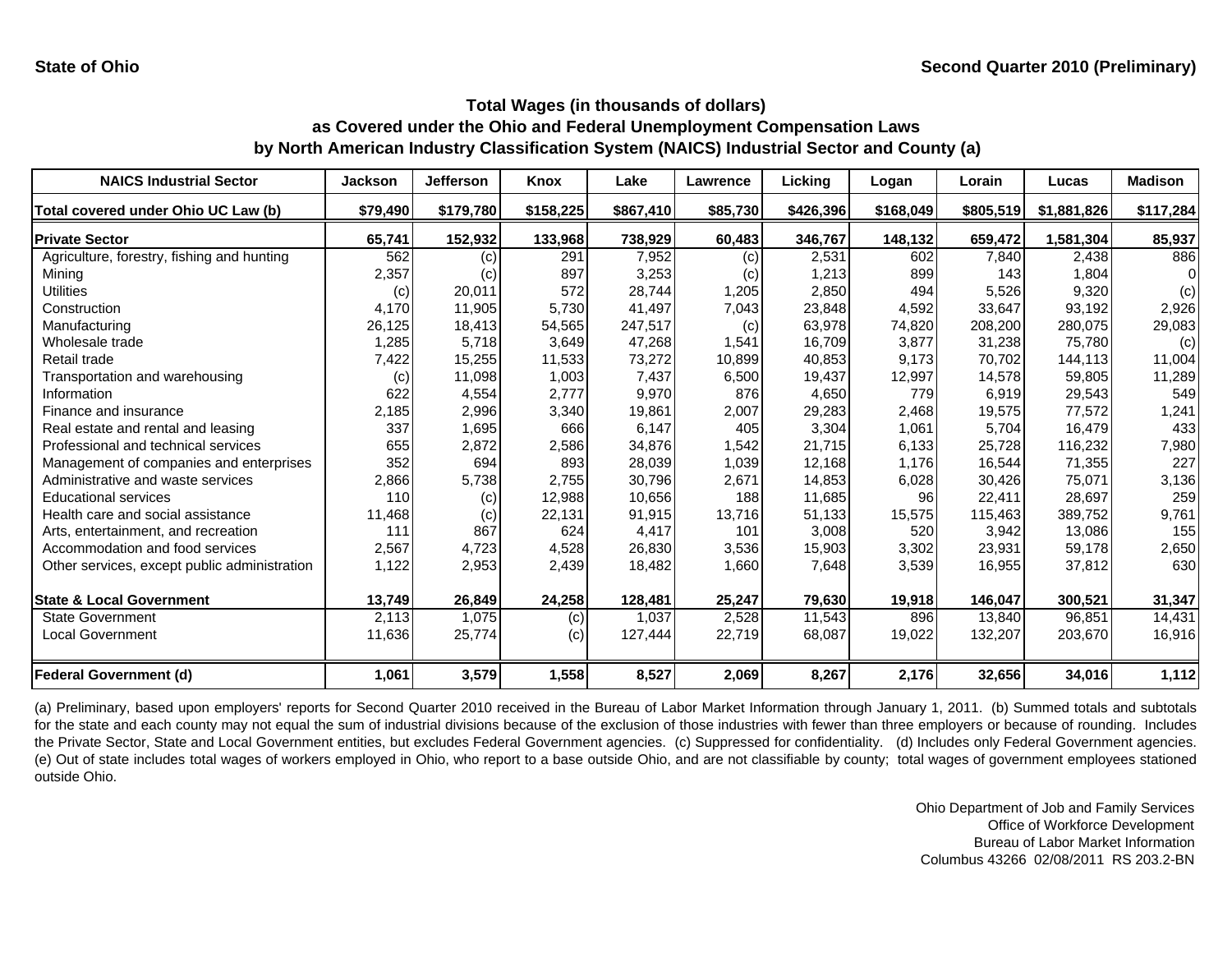| <b>NAICS Industrial Sector</b>               | <b>Mahoning</b> | <b>Marion</b> | <b>Medina</b> | <b>Meigs</b> | <b>Mercer</b> | <b>Miami</b> | <b>Monroe</b> | <b>Montgomery</b> | Morgan   | <b>Morrow</b> |
|----------------------------------------------|-----------------|---------------|---------------|--------------|---------------|--------------|---------------|-------------------|----------|---------------|
| Total covered under Ohio UC Law (b)          | \$765,767       | \$217,396     | \$479,313     | \$23,178     | \$130,238     | \$324,737    | \$27,565      | \$2,333,949       | \$17,827 | \$35,069      |
| <b>Private Sector</b>                        | 634,881         | 173,157       | 408,735       | 15,646       | 106,976       | 277,843      | 22,077        | 2,012,104         | 12,824   | 21,988        |
| Agriculture, forestry, fishing and hunting   | 904             | (c)           | 986           | 318          | (c)           | 571          | (c)           | (c)               | 177      | 189           |
| Mining                                       | 2,867           | (c)           | 350           | 2,718        | (c)           | 353          | (c)           | (c)               | 107      | 83            |
| Utilities                                    | 6,025           | 1,860         | (c)           | (c)          | (c)           | (c)          | 440           | 16,846            | (c)      | (c)           |
| Construction                                 | 45,467          | 4,139         | 29,840        | 2,013        | 7,891         | 14,057       | 1,017         | 82,825            | 378      | 1,136         |
| Manufacturing                                | 83,679          | 67,689        | 90,982        | 807          | 43,985        | 104,410      | 11,804        | 299,016           | 5,667    | 8,260         |
| Wholesale trade                              | 52,116          | 8,474         | (c)           | 429          | (c)           | 22,021       | 658           | 102.160           | 1.124    | 818           |
| Retail trade                                 | 69,916          | 15,075        | 46,346        | 2,313        | 10,485        | 28,497       | 1,362         | 136,472           | 1,189    | 3,253         |
| Transportation and warehousing               | 31,057          | 5,585         | 25,801        | (c)          | 9,157         | (c)          | 1,863         | 69,963            | (c)      | (c)           |
| Information                                  | 12,500          | 7,833         | 4,075         | (c)          | 1,233         | 2,024        | 153           | 123.462           | 203      | 371           |
| Finance and insurance                        | 30,879          | 4,914         | 11,114        | 858          | 5,867         | 7,753        | (c)           | 118,428           | 602      | 694           |
| Real estate and rental and leasing           | 6,513           | 1,352         | 3,883         | 34           | 533           | 2,411        | (c)           | 26,377            | 16       | 188           |
| Professional and technical services          | 34,141          | 2,814         | 21,534        | (c)          | (c)           | (c)          | 258           | 175,873           | (c)      | (c)           |
| Management of companies and enterprises      | 9,678           | 1,754         | 38,411        | (c)          | (c)           | (c)          |               | 80,534            | (c)      | (c)           |
| Administrative and waste services            | 51,282          | 4,244         | 22,394        | 564          | 1,907         | 8,778        | 213           | 88,402            | 382      | 364           |
| <b>Educational services</b>                  | 8,373           | 437           | 1,752         | (c)          | (c)           | 871          | (c)           | 65,781            | (c)      | (c)           |
| Health care and social assistance            | 142,805         | 37,184        | 51,607        | (c)          | (c)           | 37,712       | (c)           | 494,187           | (c)      | (c)           |
| Arts, entertainment, and recreation          | 2,595           | 587           | 3,171         | (c)          | 331           | 910          | (c)           | 12,194            | (c)      | 173           |
| Accommodation and food services              | 27,465          | 5,300         | 15,395        | (c)          | 2,878         | 11,053       | (c)           | 71,774            | (c)      | 929           |
| Other services, except public administration | 16,616          | 3,052         | 8,352         | (c)          | 2,472         | 6,190        | 549           | 46,170            | 147      | 609           |
| <b>State &amp; Local Government</b>          | 130,886         | 44,239        | 70,578        | 7,532        | 23,262        | 46,894       | 5,488         | 321,845           | 5,003    | 13,081        |
| <b>State Government</b>                      | 38,759          | 13,270        | 1,221         | 369          | 1,338         | 1,835        | 328           | 21.875            | 534      | 894           |
| <b>Local Government</b>                      | 92,127          | 30,969        | 69,357        | 7,163        | 21,924        | 45,059       | 5,160         | 299,970           | 4,469    | 12,187        |
| <b>Federal Government (d)</b>                | 23,438          | 2,031         | 5,466         | 983          | 1,276         | 3,138        | 630           | 84,195            | 500      | 710           |

(a) Preliminary, based upon employers' reports for Second Quarter 2010 received in the Bureau of Labor Market Information through January 1, 2011. (b) Summed totals and subtotals for the state and each county may not equal the sum of industrial divisions because of the exclusion of those industries with fewer than three employers or because of rounding. Includes the Private Sector, State and Local Government entities, but excludes Federal Government agencies. (c) Suppressed for confidentiality. (d) Includes only Federal Government agencies. (e) Out of state includes total wages of workers employed in Ohio, who report to <sup>a</sup> base outside Ohio, and are not classifiable by county; total wages of government employees stationed outside Ohio.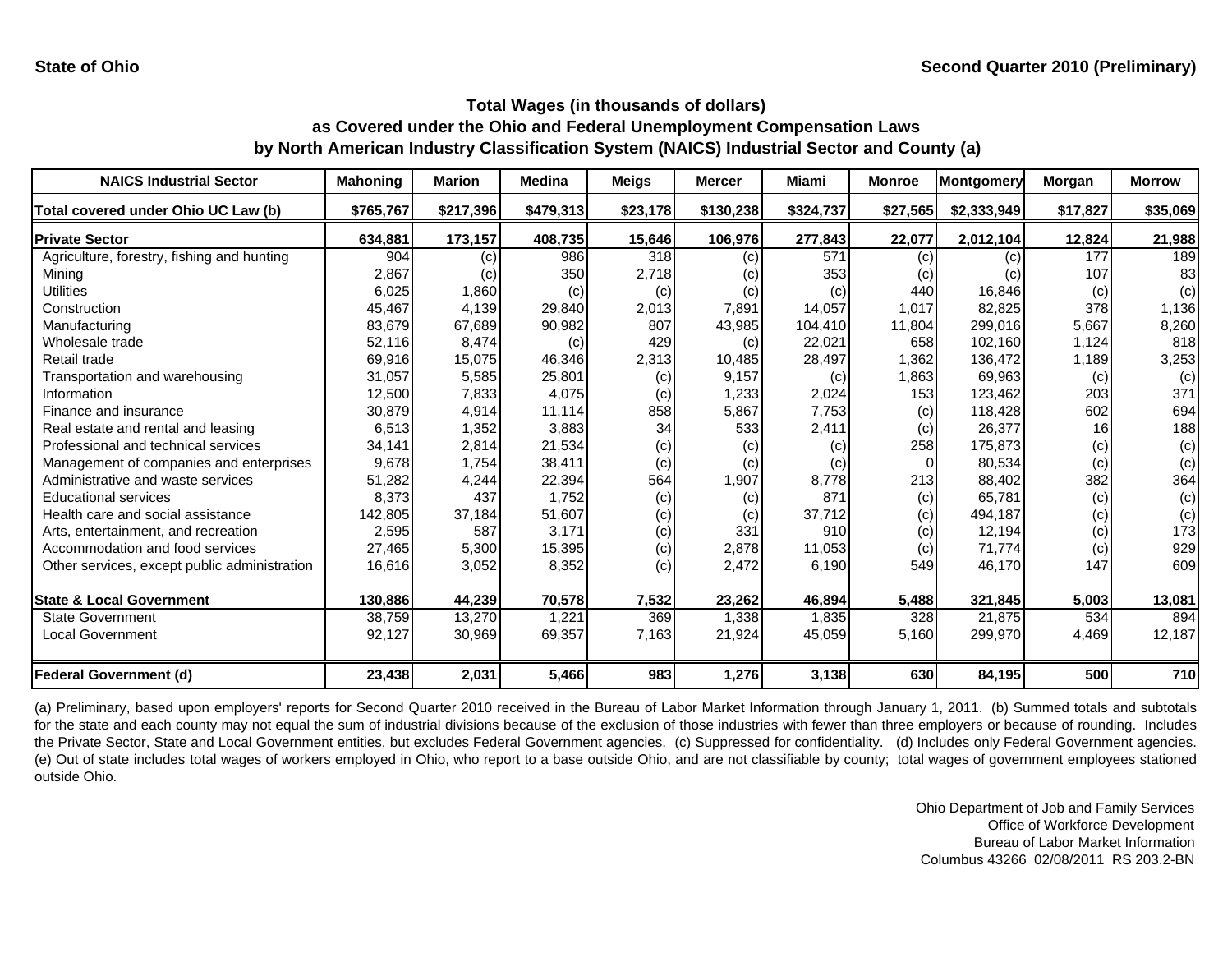| <b>NAICS Industrial Sector</b>               | <b>Muskingum</b> | <b>Noble</b> | <b>Ottawa</b> | <b>Paulding</b> | <b>Perry</b> | Pickaway  | <b>Pike</b> | Portage   | <b>Preble</b> | Putnam   |
|----------------------------------------------|------------------|--------------|---------------|-----------------|--------------|-----------|-------------|-----------|---------------|----------|
| Total covered under Ohio UC Law (b)          | \$252,369        | \$20,829     | \$120,521     | \$32,639        | \$45,054     | \$127,366 | \$94,900    | \$450,921 | \$78,972      | \$78,646 |
| <b>Private Sector</b>                        | 208,794          | 12,430       | 99,795        | 23,648          | 30,941       | 83,833    | 81,783      | 312,678   | 63,575        | 64,554   |
| Agriculture, forestry, fishing and hunting   | 138              | (c)          | (c)           | (c)             | 135          | (c)       | (c)         | 886       | 485           | (c)      |
| Minina                                       | 3,752            | (c)          | (c)           | (c)             | 2,523        | (c)       | (c)         | 8,663     | 333           | (c)      |
| Utilities                                    | 3,282            | 82           | (c)           | (c)             | 505          | 1,124     | (c)         | (c)       | (c)           | (c)      |
| Construction                                 | 7,057            | 681          | 4,366         | 1,038           | 7,216        | 7,202     | 6,670       | 16,314    | 2.701         | 6,769    |
| Manufacturing                                | 35,138           | 2,364        | 26,023        | 9,799           | 6,231        | 31,191    | 37,861      | 106,678   | 33,840        | 26,662   |
| Wholesale trade                              | 10,320           | 805          | (c)           | 1,616           | 692          | 4,456     | (c)         | 31.743    | 2,566         | (c)      |
| Retail trade                                 | 26,629           | 1,362        | 9,278         | 2,027           | 2,942        | 8,638     | 5,125       | 32,280    | 6,580         | 5,899    |
| Transportation and warehousing               | 10,507           | 605          | 2,834         | (c)             | 399          | 1,611     | 871         | (c)       | (c)           | 3,102    |
| Information                                  | 4,084            | 182          | 668           | 130             | 346          | 586       | 331         | 2,645     | 190           | 678      |
| Finance and insurance                        | 7,635            | (c)          | 3,209         | 798             | 1,156        | 2,555     | 1,724       | 7,158     | 1,834         | 3,133    |
| Real estate and rental and leasing           | 1,783            | (c)          | 1,072         | 106             | 44           | 432       | 227         | 3,884     | 346           | 163      |
| Professional and technical services          | 5,700            | 346          | (c)           | 290             | 1,091        | (c)       | 2,207       | 13,256    | (c)           | 2,663    |
| Management of companies and enterprises      | 1,035            | (c)          | (c)           | $\Omega$        | 270          | (c)       | O           | 11,227    | (c)           | $\Omega$ |
| Administrative and waste services            | 5,475            | (c)          | 1,043         | 293             | 347          | 3,026     | 9,712       | 9,024     | 1,009         | 2,070    |
| <b>Educational services</b>                  | 4,973            |              | 236           | (c)             | (c)          | 36        | (c)         | 5,343     | (c)           | 473      |
| Health care and social assistance            | 63,644           | 2,341        | 12,168        | (c)             | (c)          | 13,804    | (c)         | 27,500    | (c)           | 6,240    |
| Arts, entertainment, and recreation          | 1,374            | (c)          | 3,739         | 71              | 85           | 549       | 57          | 3,083     | 180           | 359      |
| Accommodation and food services              | 9,767            | (c)          | 6,041         | 413             | 977          | 3,236     | 1,639       | 14,182    | 2,370         | 1,433    |
| Other services, except public administration | 6,499            | 179          | 1,926         | 470             | 742          | 1,065     | 870         | 7,501     | 1,225         | 1,346    |
| <b>State &amp; Local Government</b>          | 43,575           | 8,400        | 20,726        | 8,992           | 14,113       | 43,533    | 13,116      | 138,243   | 15,397        | 14,092   |
| <b>State Government</b>                      | 3,140            | (c)          | 2,624         | 322             | 399          | 17,279    | 957         | (c)       | 804           | 642      |
| <b>Local Government</b>                      | 40,435           | (c)          | 18,102        | 8,670           | 13,714       | 26,254    | 12,159      | (c)       | 14,593        | 13,450   |
| <b>Federal Government (d)</b>                | 3,984            | 297          | 2,514         | 576             | 903          | 1,286     | 1,283       | 4,803     | 1,084         | 961      |

(a) Preliminary, based upon employers' reports for Second Quarter 2010 received in the Bureau of Labor Market Information through January 1, 2011. (b) Summed totals and subtotals for the state and each county may not equal the sum of industrial divisions because of the exclusion of those industries with fewer than three employers or because of rounding. Includes the Private Sector, State and Local Government entities, but excludes Federal Government agencies. (c) Suppressed for confidentiality. (d) Includes only Federal Government agencies. (e) Out of state includes total wages of workers employed in Ohio, who report to <sup>a</sup> base outside Ohio, and are not classifiable by county; total wages of government employees stationed outside Ohio.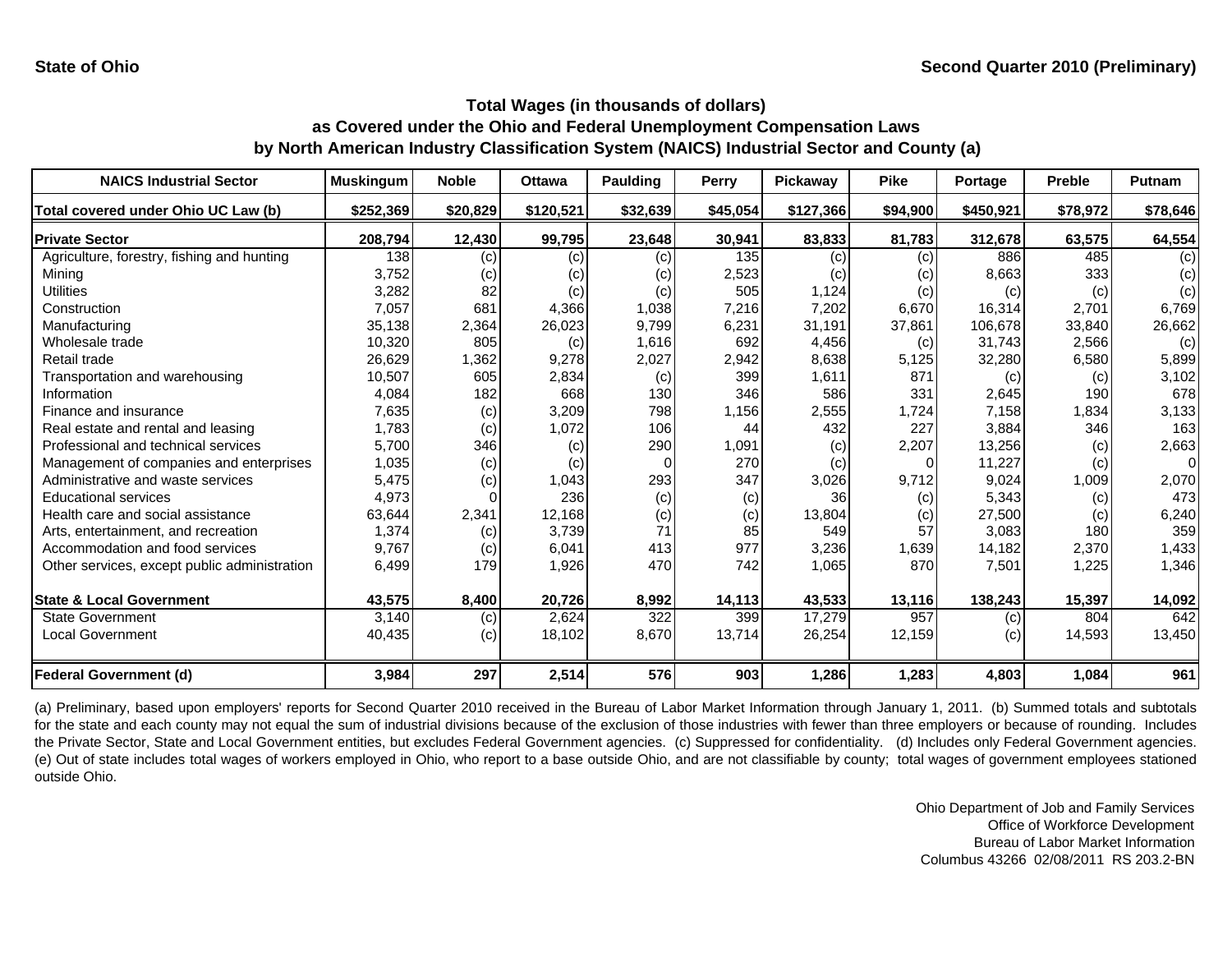| <b>NAICS Industrial Sector</b>               | <b>Richland</b> | <b>Ross</b> | <b>Sandusky</b> | <b>Scioto</b> | <b>Seneca</b> | <b>Shelby</b> | <b>Stark</b> | <b>Summit</b> | <b>Trumbull</b> | <b>Tuscarawas</b> |
|----------------------------------------------|-----------------|-------------|-----------------|---------------|---------------|---------------|--------------|---------------|-----------------|-------------------|
| Total covered under Ohio UC Law (b)          | \$401,244       | \$217,477   | \$209,941       | \$185,461     | \$144,495     | \$250,076     | \$1,264,441  | \$2,504,688   | \$611,097       | \$253,710         |
| <b>Private Sector</b>                        | 327,758         | 167,652     | 181,155         | 134,581       | 118,814       | 223,965       | 1,092,245    | 2,189,543     | 520,658         | 213,414           |
| Agriculture, forestry, fishing and hunting   | 556             | 311         | 911             | 213           | 698           | (c)           | 1.462        | 1,096         | 570             | 731               |
| Mining                                       | 183             | 165         | 328             | 12            | 1,148         | (c)           | 2,935        | 799           | 326             | 6,206             |
| Utilities                                    | (c)             | 2,603       | 1,281           | 1,655         | 1,630         | (c)           | 8,583        | 21,916        | 2,662           | 1,187             |
| Construction                                 | 16,472          | 4,893       | 7,285           | 5,685         | 9,596         | 12,630        | 54,300       | 95.891        | 23.702          | 11,789            |
| Manufacturing                                | 93,889          | 46,659      | 90,707          | 19,602        | 35,762        | 133,317       | 287,909      | 361,829       | 187,872         | 70,113            |
| Wholesale trade                              | 17,332          | 5,225       | 5,376           | 2.151         | 5,943         | 13,097        | 65,154       | 171.975       | 20,575          | 11,365            |
| Retail trade                                 | 38,059          | 20,934      | 15,385          | 16,413        | 11,665        | 10,810        | 108,839      | 178,382       | 54,093          | 22,896            |
| Transportation and warehousing               | (c)             | 4,232       | 4,307           | 4,054         | 5,337         | (c)           | 23,199       | 81,301        | 21,244          | 7,281             |
| Information                                  | 10,561          | 4,513       | 1,132           | 1,935         | 1,643         | 2,028         | 18,202       | 45,327        | 6,384           | 2,335             |
| Finance and insurance                        | 10,800          | 4,282       | 4,503           | 4,300         | 5,167         | 3,270         | 60,409       | 113,807       | 13,632          | 6,628             |
| Real estate and rental and leasing           | 2,252           | 738         | 2,453           | 1,723         | 321           | 917           | 9,329        | 20,417        | 7,211           | 1,781             |
| Professional and technical services          | 9,669           | 3,254       | 3,296           | 8,275         | 2,355         | 5,098         | 44,124       | 167,470       | 13,042          | 7,390             |
| Management of companies and enterprises      | 1,575           | 2,665       | 3,224           | 464           | 3,761         |               | 20,724       | 245,919       | 11,778          | 1,497             |
| Administrative and waste services            | 21,360          | 6,550       | 5,768           | 1,659         | 2,740         | 7,811         | 45,676       | 111,931       | 21,938          | 9,431             |
| <b>Educational services</b>                  | 2,426           | 842         | (c)             | 1,348         | 7,767         | (c)           | 20,762       | 25,213        | 3,206           | 863               |
| Health care and social assistance            | 69,681          | 48,874      | (c)             | 54,595        | 16,569        | (c)           | 241,403      | 417,329       | 102,865         | 36,599            |
| Arts, entertainment, and recreation          | 1,580           | 692         | 1,037           | 291           | 390           | 251           | 6,595        | 13,904        | 2,145           | 887               |
| Accommodation and food services              | 13,511          | 7,903       | 5,511           | 7,352         | 3,740         | 3,885         | 43,421       | 66,147        | 17,860          | 8,858             |
| Other services, except public administration | 6,671           | 2,319       | 3,683           | 2,852         | 2,582         | 2,943         | 29,218       | 48,891        | 9,554           | 5,578             |
| <b>State &amp; Local Government</b>          | 73,487          | 49,824      | 28,787          | 50,880        | 25,681        | 26,111        | 172,196      | 315,145       | 90,439          | 40,295            |
| <b>State Government</b>                      | 18,110          | 17,632      | 1.381           | 20,804        | 4,514         | 3,239         | 18.861       | 61,326        | 10.195          | 5,069             |
| Local Government                             | 55,377          | 32,192      | 27,406          | 30,076        | 21,167        | 22,872        | 153,335      | 253,819       | 80,244          | 35,226            |
| <b>Federal Government (d)</b>                | 10,958          | 26,124      | 1,636           | 3,022         | 1,715         | 1,238         | 19,010       | 34,895        | 7,974           | 3,466             |

(a) Preliminary, based upon employers' reports for Second Quarter 2010 received in the Bureau of Labor Market Information through January 1, 2011. (b) Summed totals and subtotals for the state and each county may not equal the sum of industrial divisions because of the exclusion of those industries with fewer than three employers or because of rounding. Includes the Private Sector, State and Local Government entities, but excludes Federal Government agencies. (c) Suppressed for confidentiality. (d) Includes only Federal Government agencies. (e) Out of state includes total wages of workers employed in Ohio, who report to <sup>a</sup> base outside Ohio, and are not classifiable by county; total wages of government employees stationed outside Ohio.